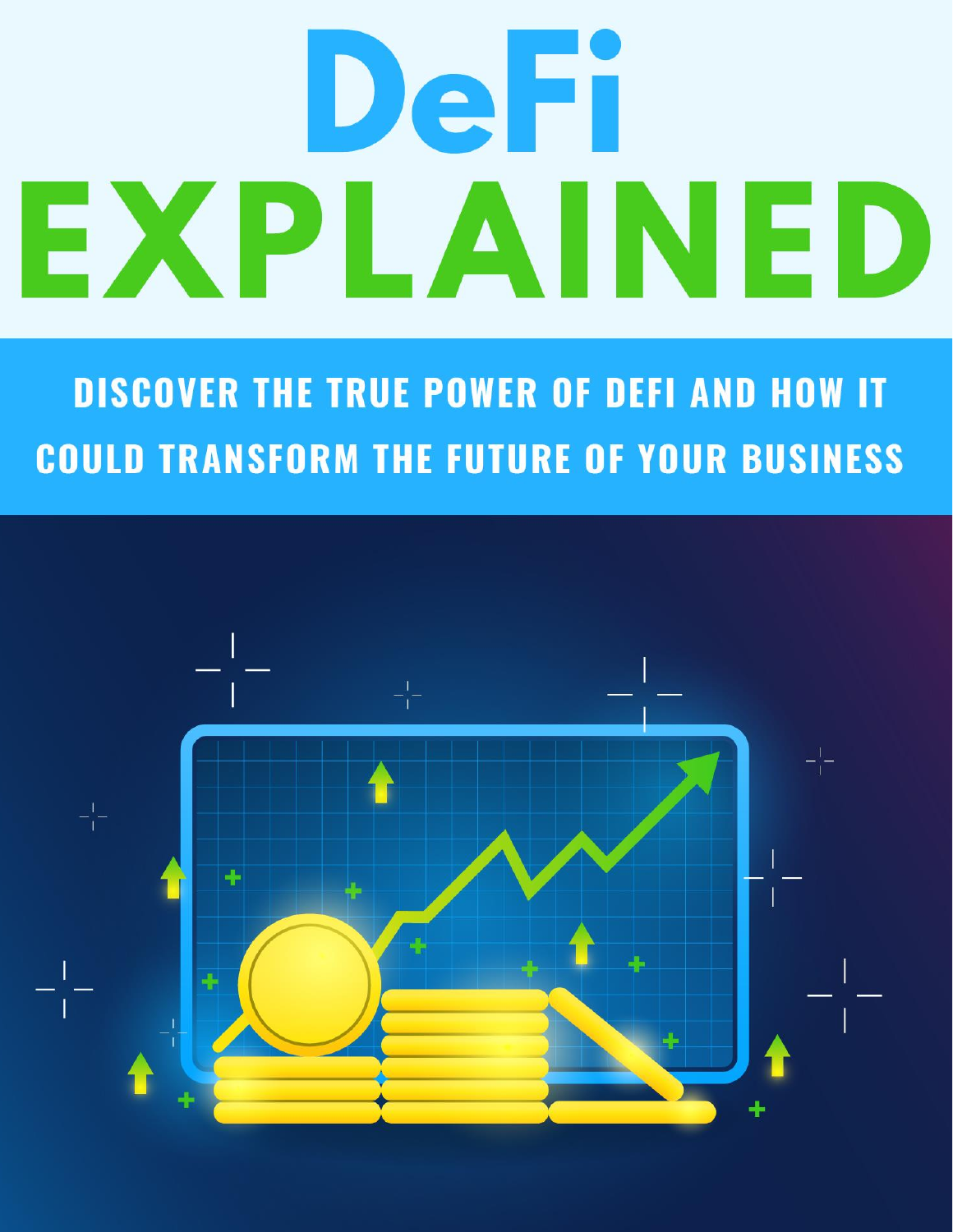**Copyright ©** All rights reserved worldwide.

**YOUR RIGHTS:** This book is restricted to your personal use only. It does not come with any other rights.

**LEGAL DISCLAIMER:** This book is protected by international copyright law and may not be copied, reproduced, given away, or used to create derivative works without the publisher's expressed permission. The publisher retains full copyrights to this book.

The author has made every reasonable effort to be as accurate and complete as possible in the creation of this book and to ensure that the information provided is free from errors; however, the author/publisher/ reseller assumes no responsibility for errors, omissions, or contrary interpretation of the subject matter herein and does not warrant or represent at any time that the contents within are accurate due to the rapidly changing nature of the internet.

Any perceived slights of specific persons, peoples, or organizations are unintentional.

The purpose of this book is to educate, and there are no guarantees of income, sales, or results implied. The publisher/author/reseller can, therefore, not be held accountable for any poor results you may attain when implementing the techniques or when following any guidelines set out for you in this book.

Any product, website, and company names mentioned in this report are the trademarks or copyright properties of their respective owners. The author/publisher/reseller are not associated or affiliated with them in any way. Nor does the referred product, website, and company names sponsor, endorse, or approve this product.

**COMPENSATION DISCLOSURE:** Unless otherwise expressly stated, you should assume that the links contained in this book may be affiliate links, and either the author/publisher/reseller will earn a commission if you click on them and buy the product/service mentioned in this book. However, the author/publisher/reseller disclaims any liability that may result from your involvement with any such websites/products. You should perform due diligence before buying the mentioned products or services.

This constitutes the entire license agreement. Any disputes or terms not discussed in this agreement are at the sole discretion of the publisher.